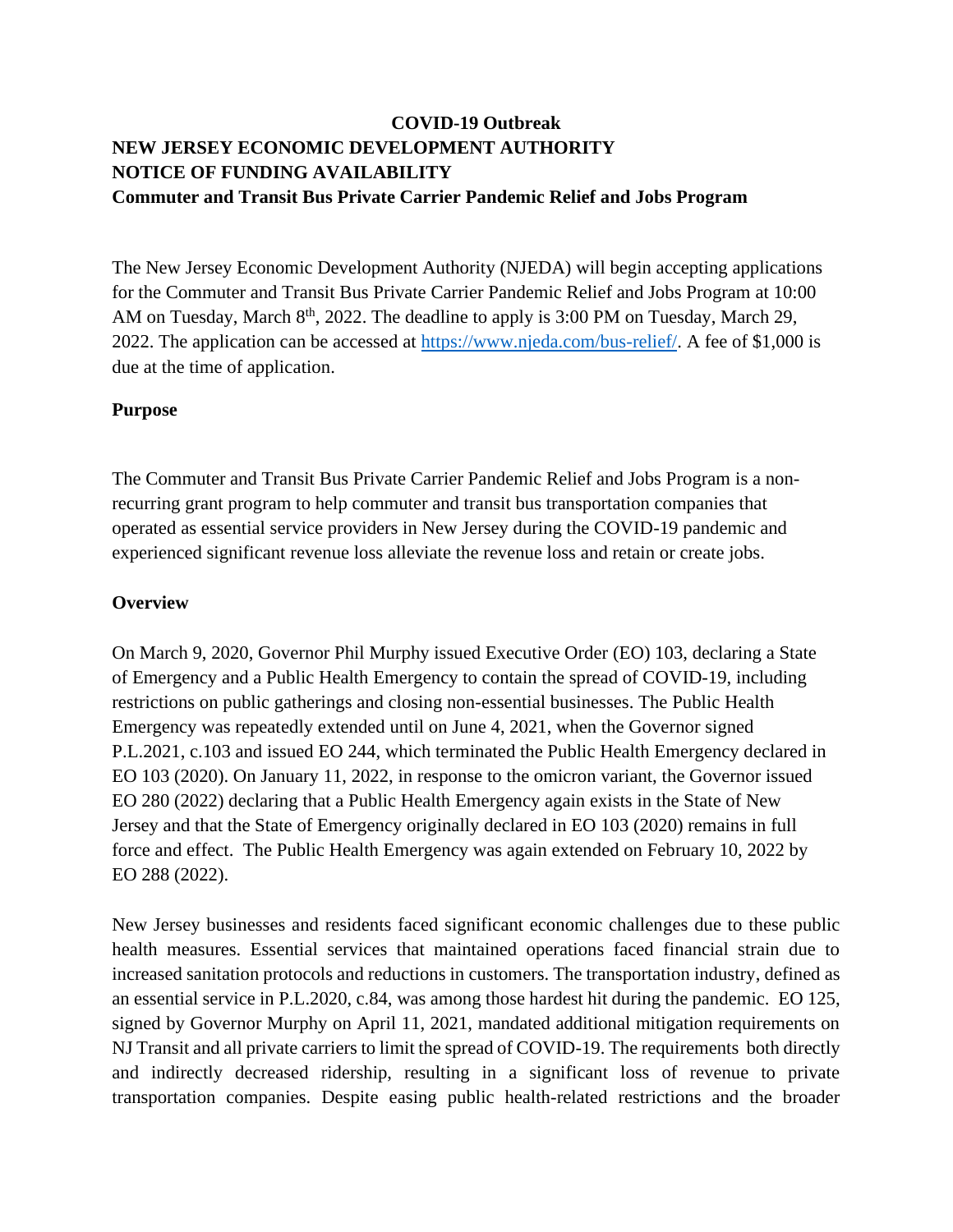economy showing signs of recovery, ridership has not returned to its pre-pandemic levels. As such, on February 9, 2022, NJEDA's Board approved the Commuter and Transit Bus Private Carrier Pandemic Relief and Jobs Program grant funding to help private carriers recover from the lost revenues and retain or create jobs.

### **Program Details**

To provide financial relief to address the continued impact of COVID-19 on the economy, the Federal government passed the American Rescue Plan Act of 2021 (ARPA). Within the ARPA, the Coronavirus State and Local Fiscal Recovery Fund (SFRF) provided approximately \$5.6 billion to the State of New Jersey for a variety of recovery-specific uses. New Jersey's Fiscal Year 2022 Appropriations Act allocated \$25 million of these monies to the Commuter and Transit Bus Private Carrier Pandemic Relief and Jobs Program (the Program). These funds, in alignment with EO 267 and the Stafford Act, 42 U.S.C. 5121 et seq., must be used only to address an unmet need to avoid duplication of benefits.

# **Eligibility**

To be eligible, an applicant must:

- Certify that the business was in operation prior to February 15, 2020;
- Be a for-profit business (non-profits, public agencies, authorities, and government entities are not eligible);
- Be registered to do business in and operating in the state of New Jersey and provide a current New Jersey Tax Clearance Certificate;
- Provide fixed route bus service (MB) or commuter bus (CB) service as defined in the Federal Transit Administration's December 22, 2021, *National Transit Database (NTD) Glossary*. Other services (including but not limited to those provided by charter buses, school buses, municipal shuttles, vanpool, and on-demand bus services) are not eligible;
- Have reported Vehicle Revenue Miles for fixed route bus service (MB) or commuter bus service (CB) greater than 0 in New Jersey directly to the NTD, as recorded in Annual Data Tables 2020 Service, or through NJ Transit as a private carrier in 2020;
- Demonstrate revenue losses in the state of New Jersey in 2020 due to the pandemic (calculated as the difference between each applicant company's 2020 revenues reported in New Jersey and 2019 revenues reported in New Jersey) that has not been fully addressed by other public or private relief funding sources;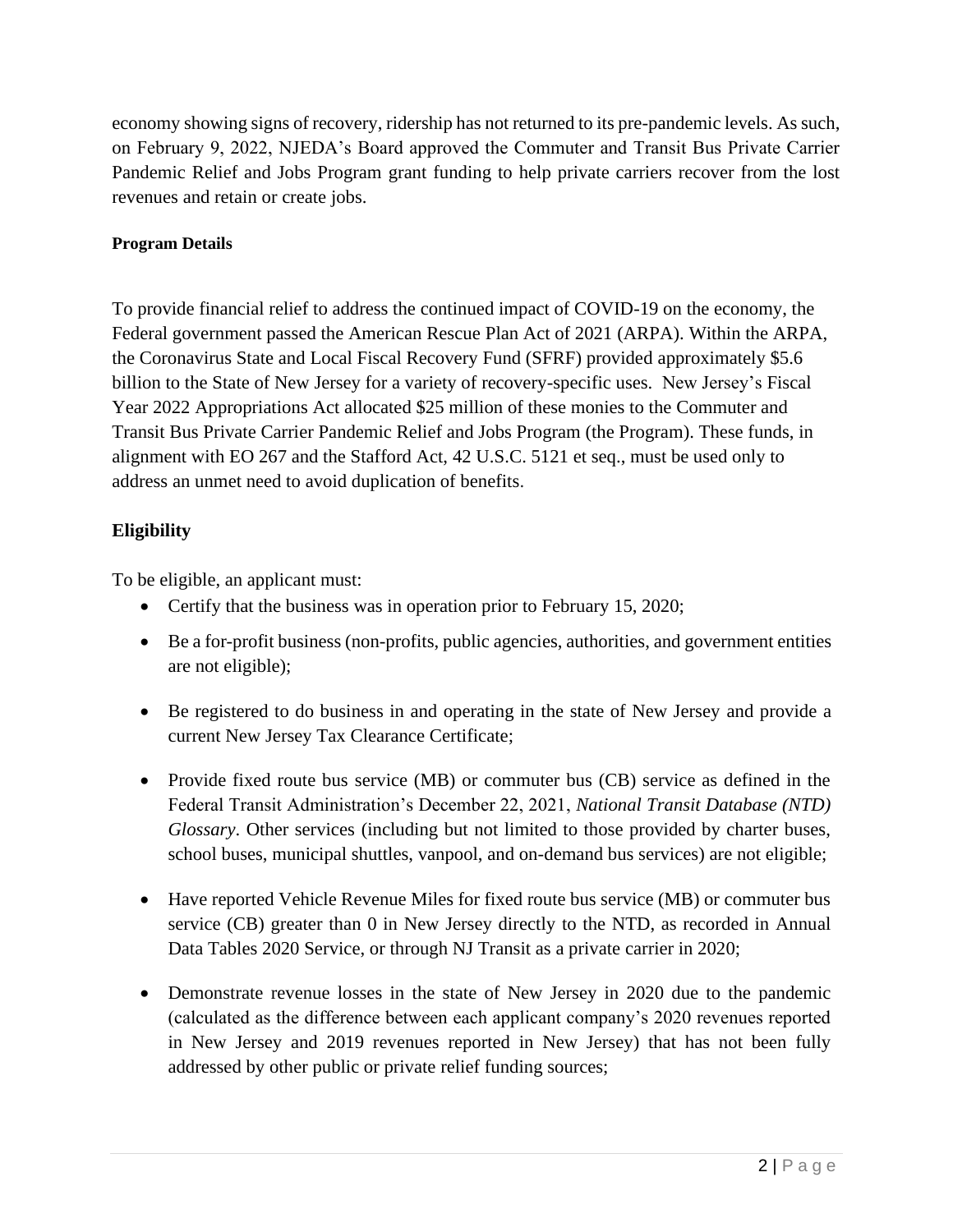- Self-certify as to best efforts to not furlough or lay off any worker from the time of application through six months after the end of the declared state of emergency. Applicants that have already furloughed or laid off workers prior to the time of application must make a best-effort pledge to re-hire those workers as soon as possible. Any material breach of the best-effort certification and/or pledge may result in the NJEDA seeking repayment of the grant; and
- Satisfy the Authority's debarment/disqualification review, not have any defaults or outstanding obligations to the Authority and be in good standing with the New Jersey Department of Labor, New Jersey Department of Environmental Protection, New Jersey Division of Taxation, and NJ Transit.

Additional eligibility criteria based on applicable federal requirements may apply and may include but are not limited to:

- A restriction on duplication of benefits, which may exclude potential applicants that have already received emergency COVID-19 assistance; and
- A requirement that the applicant demonstrate that it has experienced negative impacts from COVID-19.

## **Eligible Uses:**

Under the Program, funding may be used for reimbursement of certain lost revenue as a result of the business interruption caused by COVID-19.

### **Grant Amounts**

Each approved applicant will be eligible for a flat grant amount of \$500,000, This flat grant amount is intended to equitably address base overhead costs that are independent of revenue miles operated; for example, the cost of vehicle maintenance, employee salaries, and garage depots for buses. The remainder of the funds will be allocated based on each eligible applicant's proportional share of the total vehicle revenue miles in New Jersey for 2020 for all eligible applicants, as reported in the NTD directly or through NJ Transit as a private carrier. This methodology is being used to account for additional variable revenue losses and cost increases associated with volume of service maintained during the COVID-19 pandemic.

In accordance with EO 267 and the Stafford Act, the maximum award, inclusive of the flat amount and pro-rata allocation, will not exceed the applicant's unmet need. For the Program, unmet need is defined as 2020 New Jersey revenue losses (calculated as the difference between each applicant company's 2020 revenues reported in New Jersey and 2019 revenues reported in New Jersey), less any other public or private COVID-19 relief funds that a company received for 2020. Public or private funds that companies may have received include, but are not limited to, federal or State